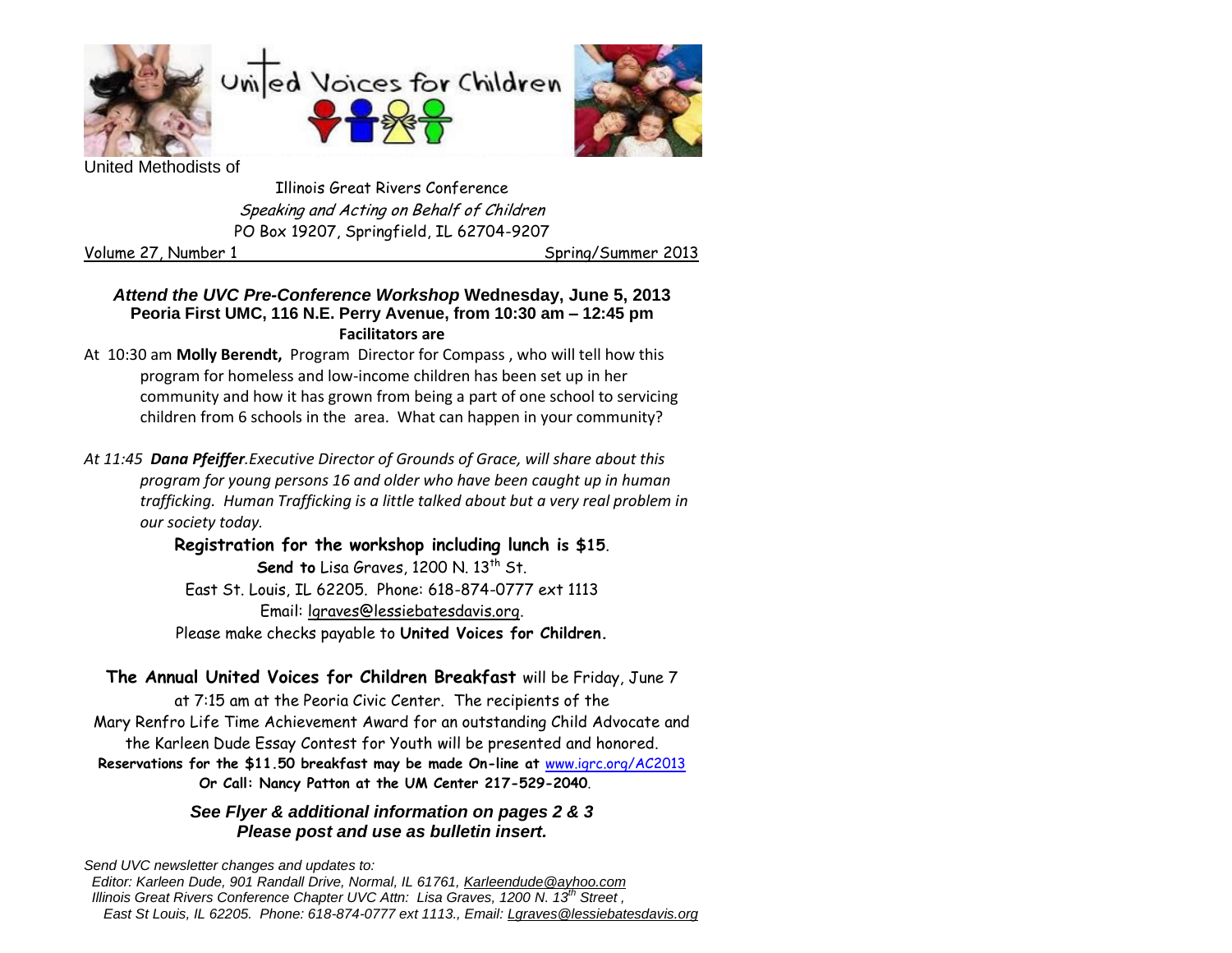# **REACHING THE VERY LEAST OF THESE"**

**United Voices for Children**  *Child Advocacy Workshop* **Wednesday, June 5 First United Methodist Church 116 E. Perry Ave., Peoria, IL 10:30 am – 12:45 pm**

*United Voices for Children has two presenters coming to their preconference event who oversee programs in the Springfield community which address the needs of "The Very Least of These*

- **Molly Berendt**, a member of Douglas Avenue UMC, is the Program Director of Compass. Compass is a free after school program for homeless and low-income elementary students in Spring-field. It began in one local church & is now in five locations.
- **Dana Pfeiffer**, the Executive Director of Grounds of Grace, will be outlining the topic of violence, abuse and human trafficking: Also **A victim,** who is now an advocate for victims rights will join Dana Pfeiffer and together they will share the process, trauma and initiatives taken in overcoming violence, abuse and human trafficking.

**Registration for the workshop including lunch is \$15. Send to** Lisa Graves, 1200 N. 13<sup>th</sup> St. East St. Louis, IL 62205. Phone: 618-874-0777 ext 1113 Email: [lgraves@lessiebatesdavis.org.](mailto:lgraves@lessiebatesdavis.org) Please make checks payable to **United Voices for Children**.

**The annual United Voices for Children breakfast** will be Friday, June 7 at 7:15 am at the Peoria Civic Center. The recipients of the Mary Renfro Life Time Achievement Award for an outstanding Child Advocate and the *.*Karleen Dude Essay Contest for Youth will be honored. **Reservations for the \$11.50 breakfast may be made On-line at** [www.igrc.org/AC2013 Registration](http://www.igrc.org/AC2013%20Registration) **Call: Nancy Patton at the UM Center 217-529-2040**

? Contact: Karleen Dude - *[karleendude@yahoo.com,](mailto:karleendude@yahoo.com) or call: 309-.452-3838*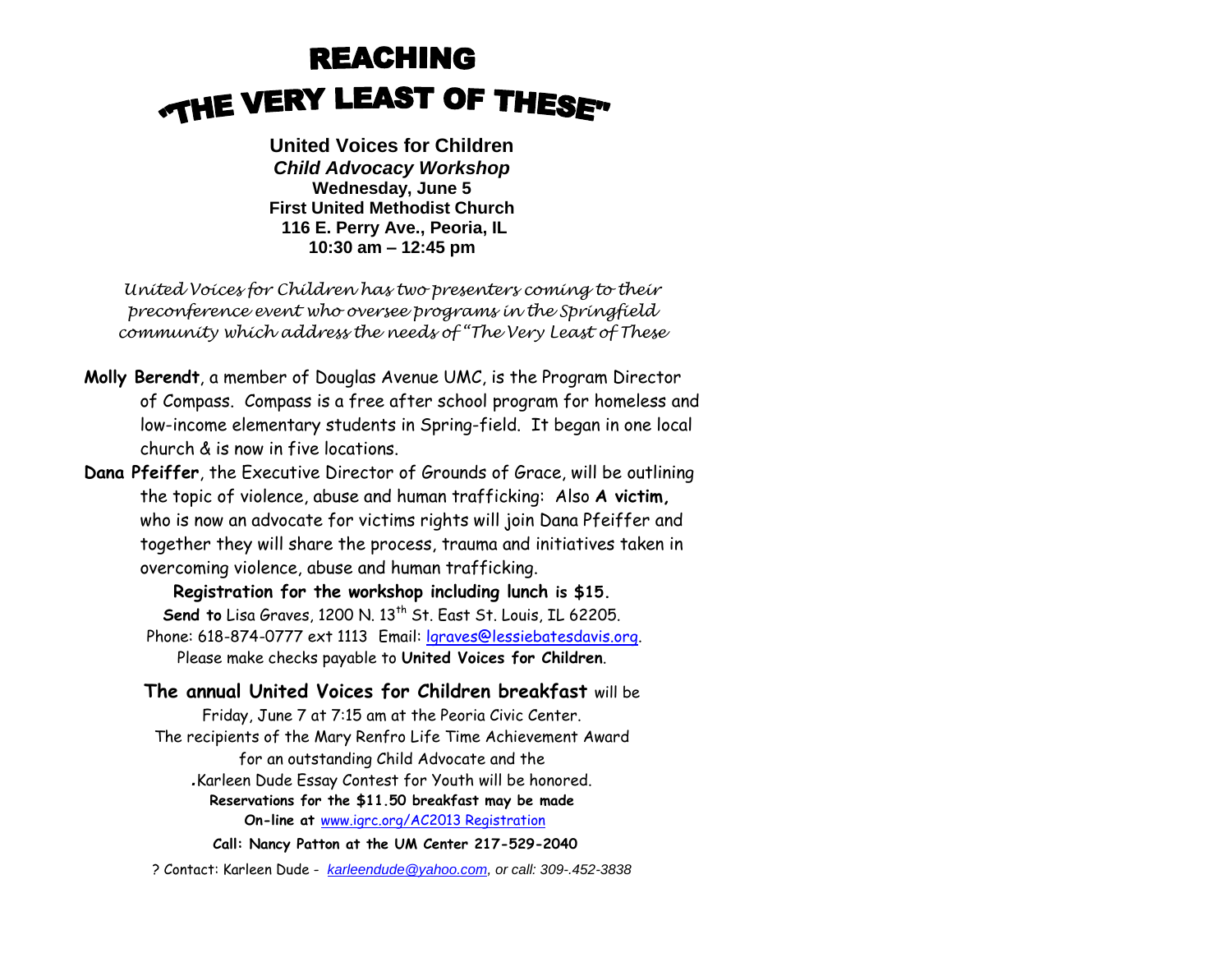## **Highlightsd of the Programs to be Presented at the June 5 UVC Workshop**



Compass is a free after-school program for homeless and low-income elementary students of Springfield District 186. Compass began in Fall 2011 as a ministry of Douglas Avenue United Methodist Church, whose members wanted to connect with in their neighborhood. They already had the

beginnings of a partnership with their neighborhood school, Dubois Elementary, but adding the Compass program greatly deepened the relationship.

- The Compass program includes both academic and enrichment components. Compass dedicates time to tutoring but also works on educating the children as whole persons, and recognizes that social, emotional, and Life Skills contribute to overall well-being and academic success. Compass aims to help all participants perform at or above grade level in school. In addition, Compass provides a full balanced dinner, served family-style. This offers adult mentors the perfect time to develop meaningful relationships with the children.
- Douglas Avenue UMC provided space to hold the program, committed volunteers to run it, and the financial resources to support it. Due to the program's success, Compass was approached by a social service agency in Springfield, the Family Service Center, about possible expansion. Recently, the Family Service Center received funding from United Way to expand the Compass program to five more schools. Douglas Avenue UMC will continue to be involved as a program site.





This modern day slavery occurs often and in your back yard. Laws abolished slavery that seemed to be inhuman in the time of President Lincoln. What is modern day society doing today for slavery?

Enslaved victims (girls and boys) are in the sex

industry, working for little or no money. Human sex trafficking happens locally in cities and towns, both large and small, throughout the United States, right in citizens' backyards. The pimp traffics victims against their will by force or threat of force; **this is human sex trafficking.**

Notify Grounds of Grace [hisgrounds@groundsofgrace.com](mailto:hisgrounds@groundsofgrace.com). Contact your local police department, U.S. Attorney's Office, ICE for assistance and resources to help address this problem. Your concern and action may save a life.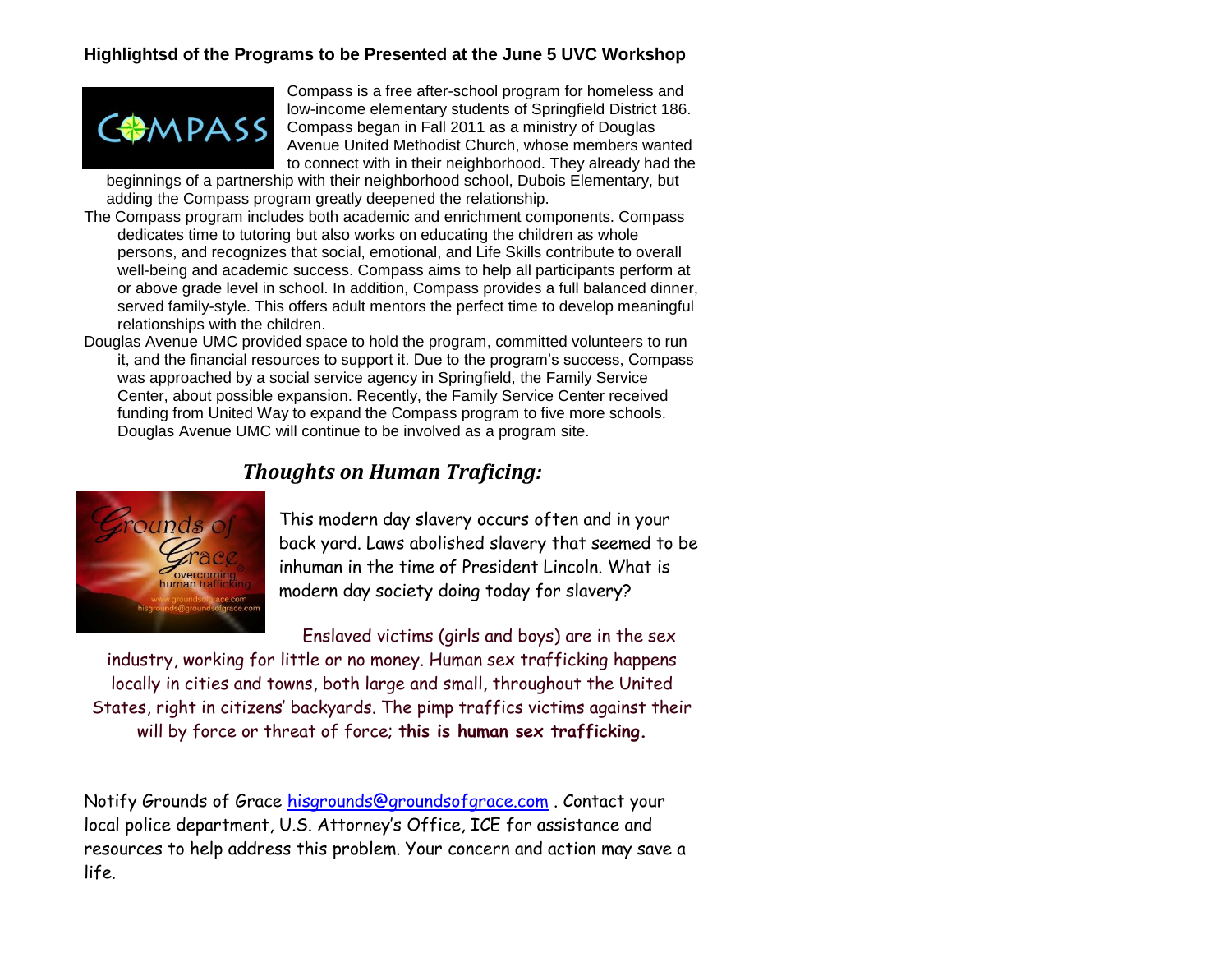### **"Where's the Love?" — [Foster Kids Want to Know](http://www.voices4kids.org/wheres-the-love-foster-kids-want-to-know/)**

*"Where's the Love?" is a hard-hitting message from the "Foster Kids Are Our Kids" campaign about how bad things can happen to kids who aren't given enough love & support. The campaign shows how kids in foster care are more likely to become homeless, drop out of school, or become incarcerated because they often don't receive the love & support that all kids need in order to help them live up to their full potential.*

**Foster Care** is the placement of children by the Department of Children and Family Services (DCFS) outside their homes due to abuse, neglect, or dependency. Foster care is provided to children from infancy through the teen years. Foster homes are licensed and trained.

There are three types of Foster Care programs:

- **Home of Relatives**: Abused and Neglected children who cannot remain at home safely are placed with relative caregivers until those children can safely achieve permanence through return home, adoption, subsidized guardianship, or gaining adult independence.
- **Traditional:** Abused and neglected children who cannot remain safely at home are placed with licensed, trained, and supervised care providers when no appropriate relative placement is available. Placement continues until the children can safely achieve permanence.
- **Specialized**: Specialized foster care is the placement of a child with significant behavioral problems with a licensed foster family. This is the most intense level of care within the foster care program.

#### **Foster parents are people just like you. They are:**

- Married or single
- Parents of little children, teens or adults, or adults with no children
- Working outside the home or in the home
- At least 21 years of age
- From various cultural, ethnic, or religious backgrounds
- Financially able to provide for their family's present needs
- Homeowners or renters
- Able to pass a criminal background check
- Take part in an agency's licensing process.

*An effort is made to place children with a relative or in neighborhood-based, culturally sensitive home where children coming into foster care currently live.*

*Foster Families are needed for brothers and sisters to stay together, for teenagers, African Americans of all ages, children with special medical and behavioral needs, and teenage mothers and their babies. Children are supported with financial assistance depending on their needs, medical care, educational services and personal support.*

*"Foster families are invaluable, volunteer safety nets who catch and care for thousands of society's children at a most vulnerable time in* 

*their lives."* Charles E. Freeman, Chief Justice, Illinois Supreme Court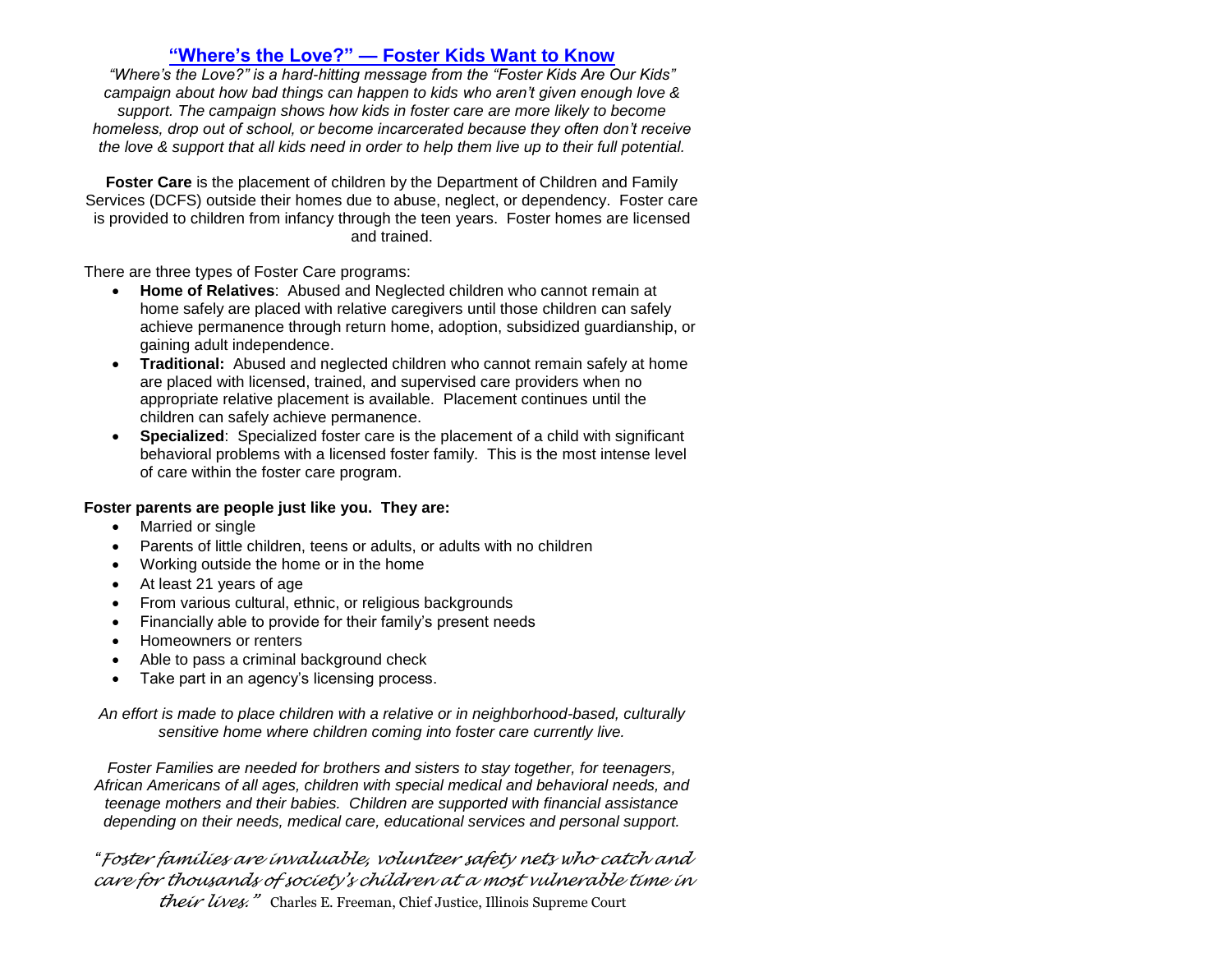*Marcus Holland, UMCH Development Coordinator, writes about youth foster care.* United Methodist Children's Home is asking churches and child advocates to help play an active role in searching for safe, stable, and loving foster parents for teens in need.

#### **What do our foster kids need?**

- A safe, stable, and structured home to heal from trauma experienced through abuse, neglect, rejection, and loss.
- An opportunity to learn, grow, and succeed in all aspects of their life.
- Caring and supportive adults who provide a sense of belonging.
- Foster parents who are actively involved in their life.
- Parents who meet the teens' physical, emotional, and mental health needs.
- Foster parents who are committed and will see things through to the end no matter how difficult it may be.

UMCH *has a Family-Supported Adolescent Foster Care program serving teenagers who are moving from residential treatment or need more intensive services from their current placement. We believe that on-going therapeutic services, combined with long-term, consistent, and nonjudgmental caretaking helps these teens prepare for a successful adulthood and self-sufficiency. Our program provides on-going training and support to professional foster parents, who are an integral part of the teens' treatment team.*

### **Where do you come in?**

- **Help your local church identify healthy families** and/or individuals who would be available to open their homes to a foster child/ren. You may help them be in touch with a foster care agency in your area or to be in touch with one of the UM agencies listed below.
- **You may be a support system:** One may mentor a foster child to help them through a difficult period and/or give the foster family encouraging support,
- **Donate money and volunteer time to the UM agencies**. All resources help an agency to provide the support children and foster families need.

#### **Contacts for Foster Care programs of the UMC Child care agencies, who oversee the placement of children and youth on behalf of DCFS .**

The Baby Fold - Karen Blum, 309-557-1018, email[: kblum@thebabyfold.org](mailto:kblum@thebabyfold.org) Cunningham Children's Home - Tammie Roedl, 217-367-3728 ext 199

email: [troedl@cunninghamhome.org](mailto:troedl@cunninghamhome.org)

Chaddock - Deb Roberts 217-592-0451 email : [droberts@chaddock.org](mailto:droberts@chaddock.org)

United Methodist Children's Home – Audrey Buescher 618-242-5600 ext. 243,

email: [abuescher@umchome.org.](mailto:abuescher@umchome.org)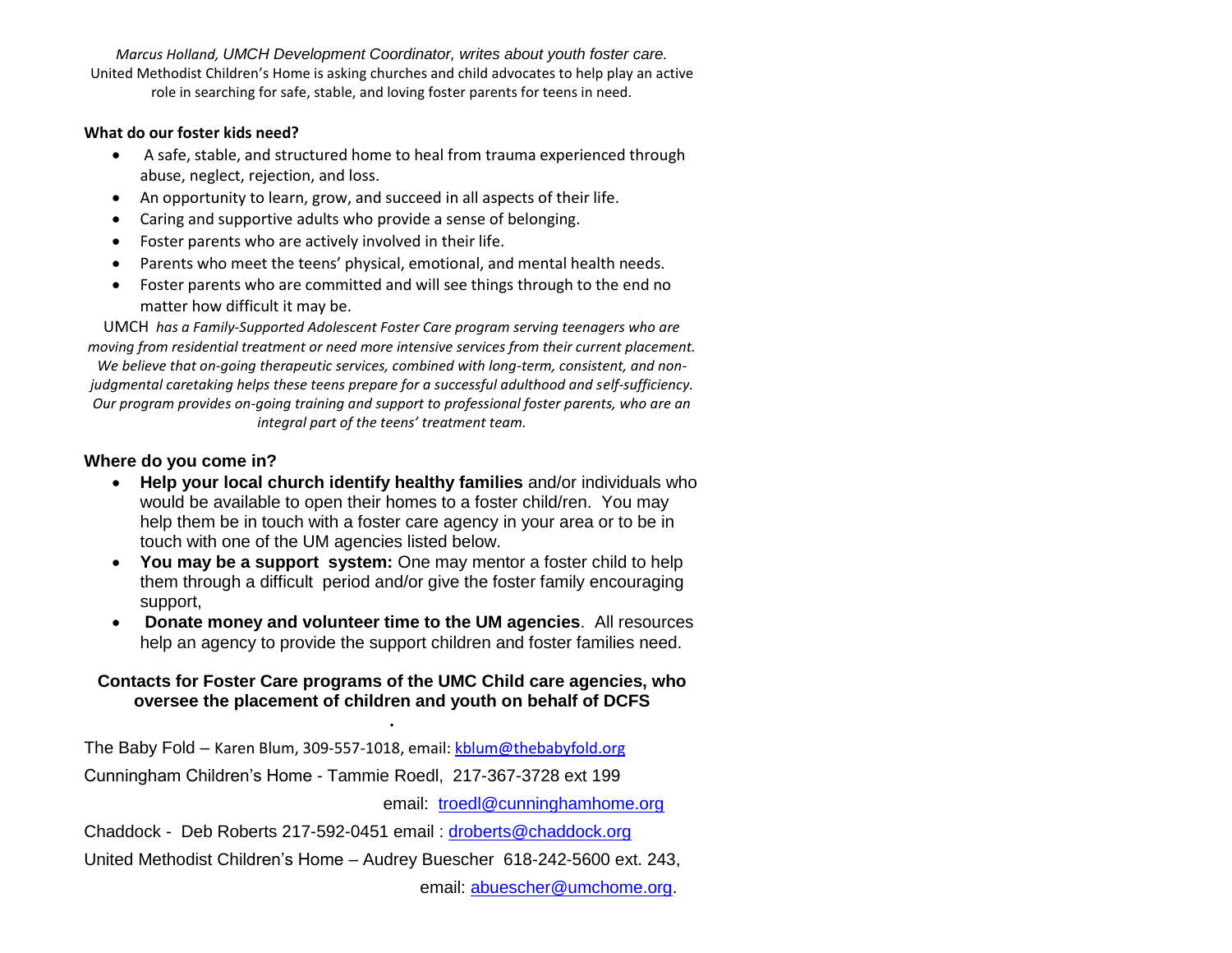## *Lessie Bates Davis Neighborhood House Hosts Illinois Kids Count 2013 Conference*

On February 14, 2013, at the Lessie Bates Davis Neighborhood House (LBDNH), there was a press conference that announced the newly released Illinois Kids Count 2013 annual report. LBDNH Board President and Brother Earl McDowell, Jr. led the press conference and Brother Mayor Alvin Parks, Jr. served as a co-host and expert panelist. Fox 2 News and the St. Louis Post Dispatch also covered the event. There was a fullcolor feature in the February 15th edition of the Belleville News-Democrat.

Reviewing the 2013 Kids Count Report and the Illinois State Legislature was the topic of the interview which the BND had with Gaylord Gieseke, president of Voices for Illinois Children. Ms. Gieseke shared with reporters : "Illinois lawmakers grappling with the state's budget mess must make funding preschool a priority because after a decade of gains enrollment has slipped 20,000 over the past four years.

Speaking on the 2013 Kids Count report done by the Anne E. Casey Foundation. Gaylord Gieseke urged legislators to do what it takes to rid Illinois of the "very sobering distinction - the nation's worst in state funding for education."

"We, at Voices for Illinois Children, feel we are at a crossroads. Budgets are about hard choices, and we challenge Illinois to do the right thing," Gieseke told The Associated Press, singling out increasing the ranks of early childhood education as "our highest priority."

"We believe it can and should be done, if you set your mind to it in this difficult time," she said noting that Illinois school districts got \$200.million less in state funding for this school year, given the states budget crisis. "We challenge them to make it a higher priority. All the research on this topic shows that the return on such an investment is very significant." The 2013 Kids count Report, which also details lingering educational, poverty and other challenges affecting Illinois' young people, dovetailed with President Obama's statements in his State of the Union speech. as he pushed for universal pre-school – notably for 4 year-olds from families with low or moderate incomes – that perhaps ultimately could boost graduation rates, reduce teen pregnancy, and curb violent crime.

Budget cuts have moved the number of children enrolled in pre-school in Illinois from more than 95,000 between 1998 - 2009 to 81,000 according to the report and if current budget cuts go through another 6,000 children would be cut.

"It wasn't long ago that investments in children were a high priority in Illinois," Gieseke said; "We can't continue to allow the state's fiscal crisis to justify policy choices that put our children, families and communities at risk".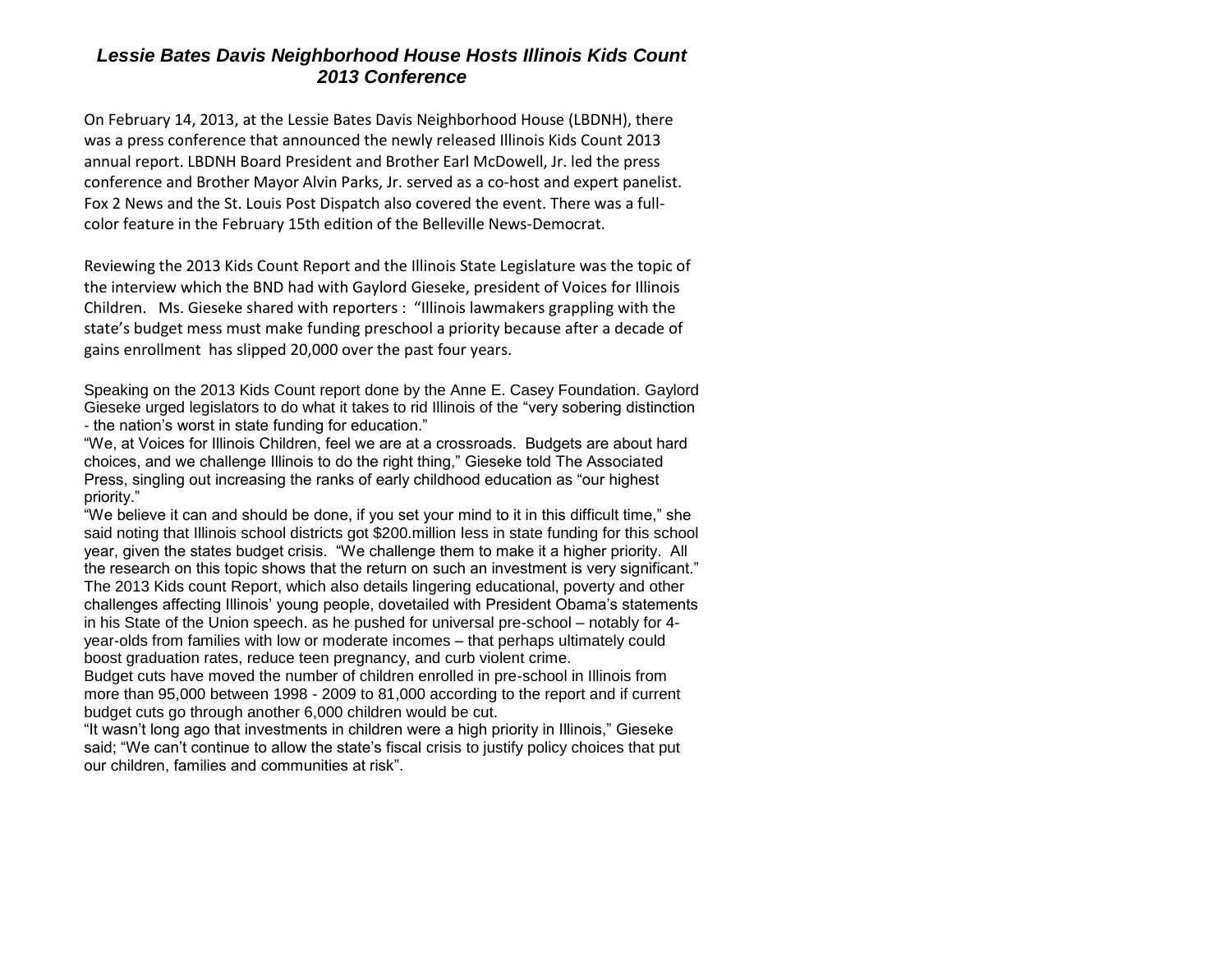| <b>Mailing List Update</b>                                                                |                                                                        |                                                           |  |
|-------------------------------------------------------------------------------------------|------------------------------------------------------------------------|-----------------------------------------------------------|--|
| <b>Date Date</b>                                                                          |                                                                        |                                                           |  |
|                                                                                           |                                                                        |                                                           |  |
|                                                                                           |                                                                        |                                                           |  |
|                                                                                           |                                                                        |                                                           |  |
|                                                                                           | Return to: Karleen Dude, 901 Randall Drive, Normal, IL 61761           |                                                           |  |
|                                                                                           |                                                                        | Phone: 309-452-3838 E-mail: karleendude@yahoo.com         |  |
|                                                                                           |                                                                        | or Doug Stone, P.O. Box 19207, Springfield, IL 62794-9207 |  |
|                                                                                           | Please check and return if you no longer wish to receive this mailing. |                                                           |  |
| This newsletter automatically goes to each local United Methodist Church,Outreach/Mission |                                                                        |                                                           |  |
| chairs and Local Church Child Advocates in the Illinois Great Rivers Conference.          |                                                                        |                                                           |  |
| If you are interested in being placed on the UVC Enewsletter List                         |                                                                        |                                                           |  |
| Contact Karleen Dude karleendude@yahoo.com                                                |                                                                        |                                                           |  |
| Illinois Kids Count 2013: "Moving Policy,                                                 |                                                                        |                                                           |  |



# **[Making Progress"](http://www.voices4kids.org/publications-multimedia/kids-count-reports/illinois-kids-count-2013/)**

*Illinois Kids Count 2013* — "Moving Policy, Making Progress" — focuses on 25 years of achievements and challenges in early childhood education, health care coverage, access to child care services, and seven other featured policy areas. Illinois has made significant strides in improving the lives of children and families, but that progress is now at risk, jeopardizing the health, safety, and well-being of our children and threatening efforts to build a more prosperous future for the state as

#### **KIDS COUNT State Organizations**

The Annie E. Casey Foundation funds a network of state-level organizations that provide a community-by-community picture of the condition of children. The network organizations also monitor budget and legislative decisions in the states and provide policy analysis based on evidence of what works for children and families.

*Learn more about Illinois 2013 KIDS COUNT and the children in your community.. Go to Voices for Illinois Children [www.voices4kids.org](http://www.voices4kids.org/) and there under "Illinois Kids Count 2013" you may download part or all of the report. A limited number of Illinois Kids Count 2013 report hard copies are available by request. Please contact Yassi Baharloo for details at [ybaharloo@voices4kids.org](mailto:ybaharloo@voices4kids.org) or (312) 516-5577.*